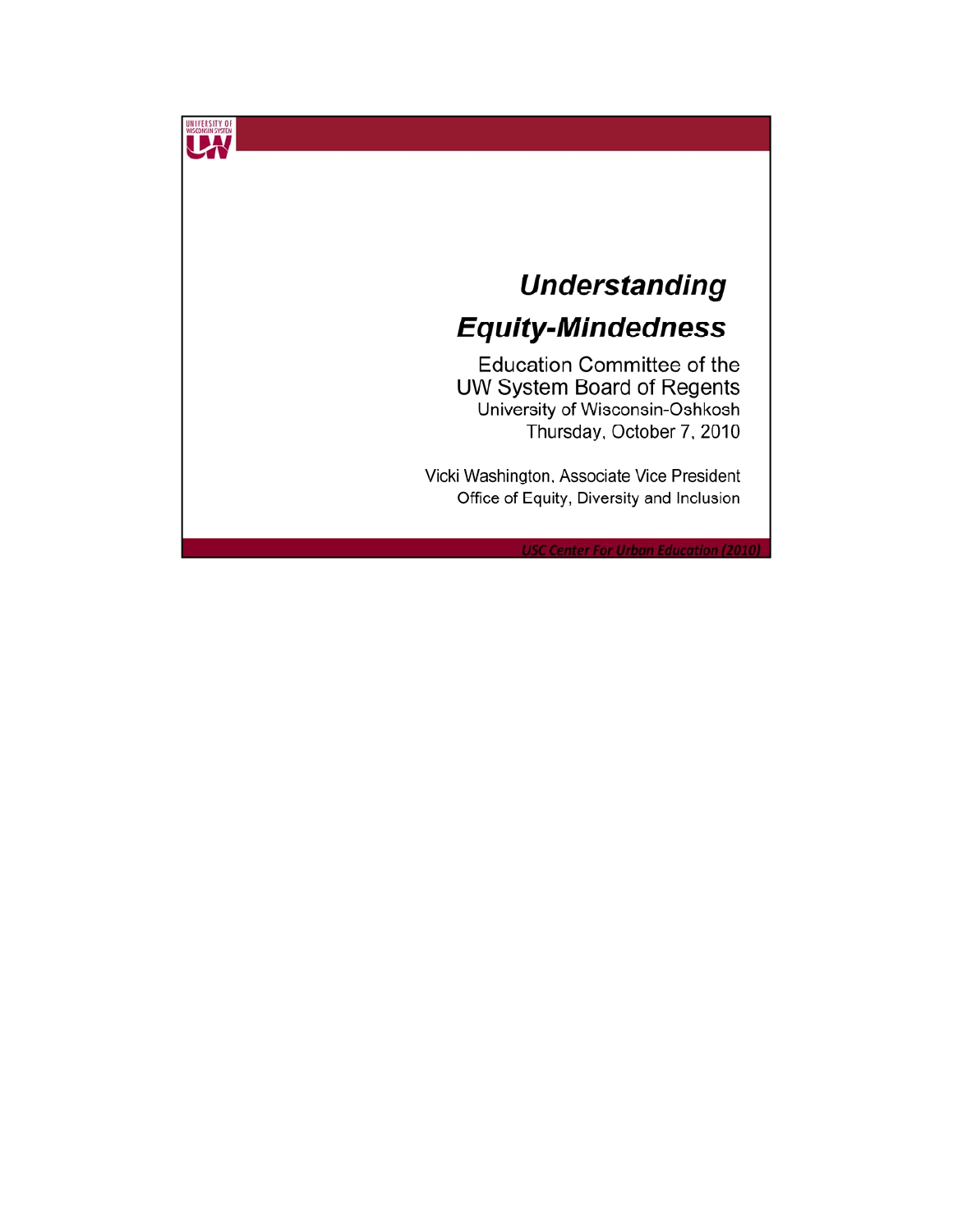

Equity refers not just to equal access, but to equal outcomes among all racial and ethnic student groups in institutions of higher education. These outcomes include persistence through developmental and basic skills education, transfer from two‐ to four‐year institutions, and degree and certificate attainment.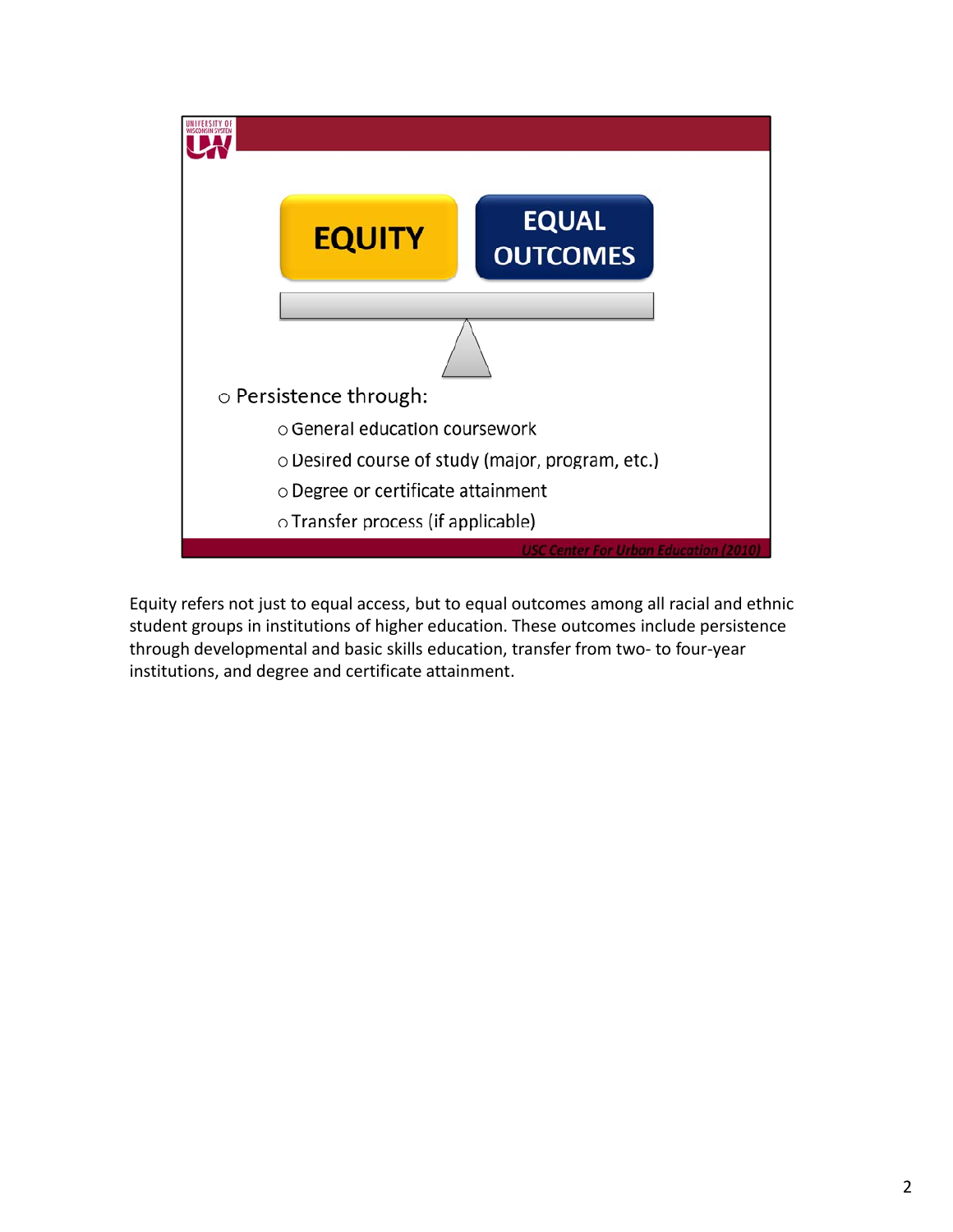

Here is an example of equity. If the entering class on a campus is 50% white and 50% African American, we would expect that the graduating class be 50% white and 50% African American, even if the total number of students graduating has decreased. When the representation of students graduating—an *outcome*—mirrors their representation in the student body—*access*—, then we have achieved equity for that particular outcome.

This example of equity in outcomes for students of color represents CUE's goal and not the reality of current educational outcomes in higher education across the nation.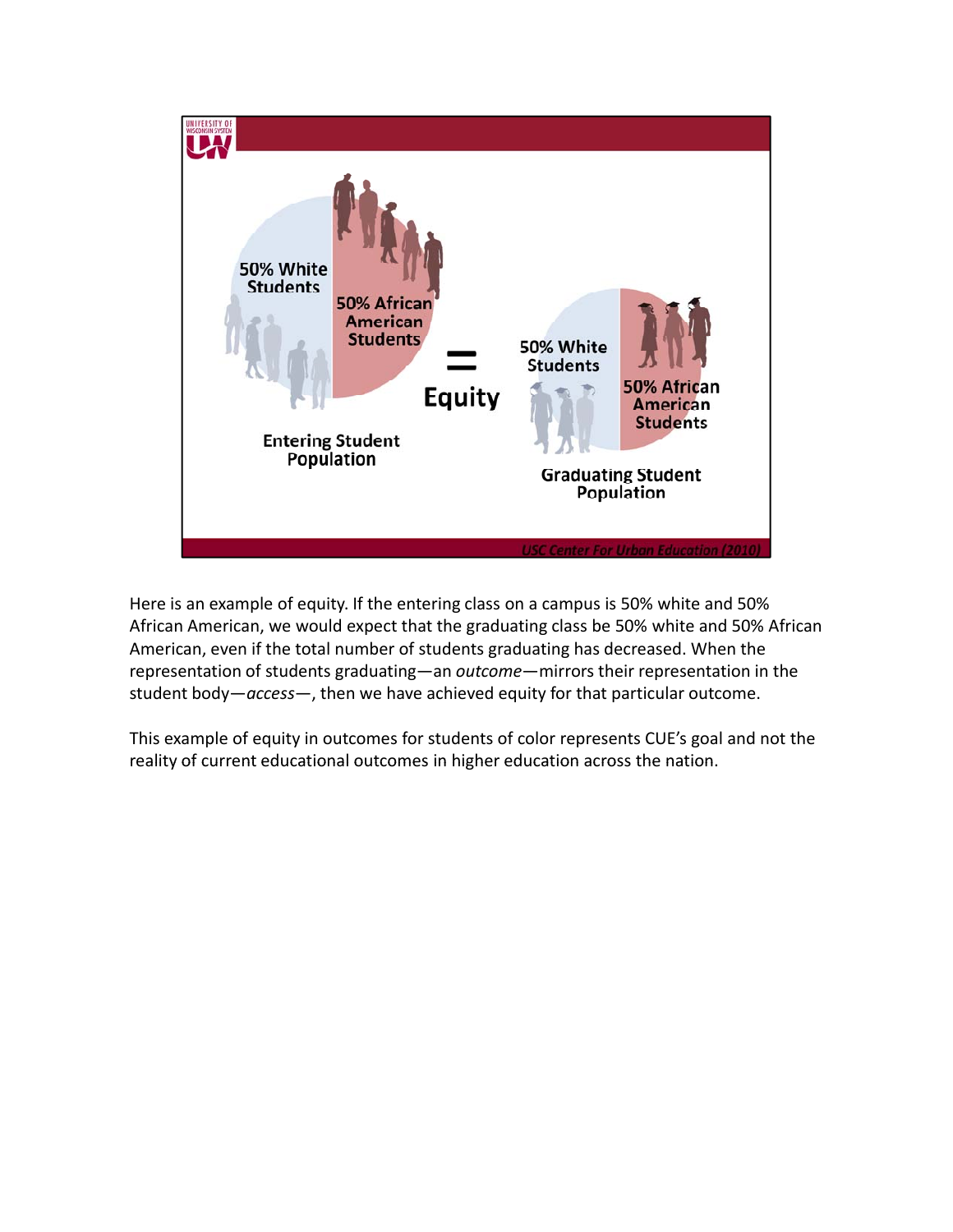

Instead, African Americans, Latinas, Latinos, and American Indian student populations maintain the highest likelihood of *not* attaining a bachelor's degree. This lack of higher education attainment equity between racial and ethnic groups negatively effects the entire nation through unequal employment rates and income, limited democratic participation in voting, healthcare access, and, even more disconcerting, the further ingraining of historic socio‐economic inequities.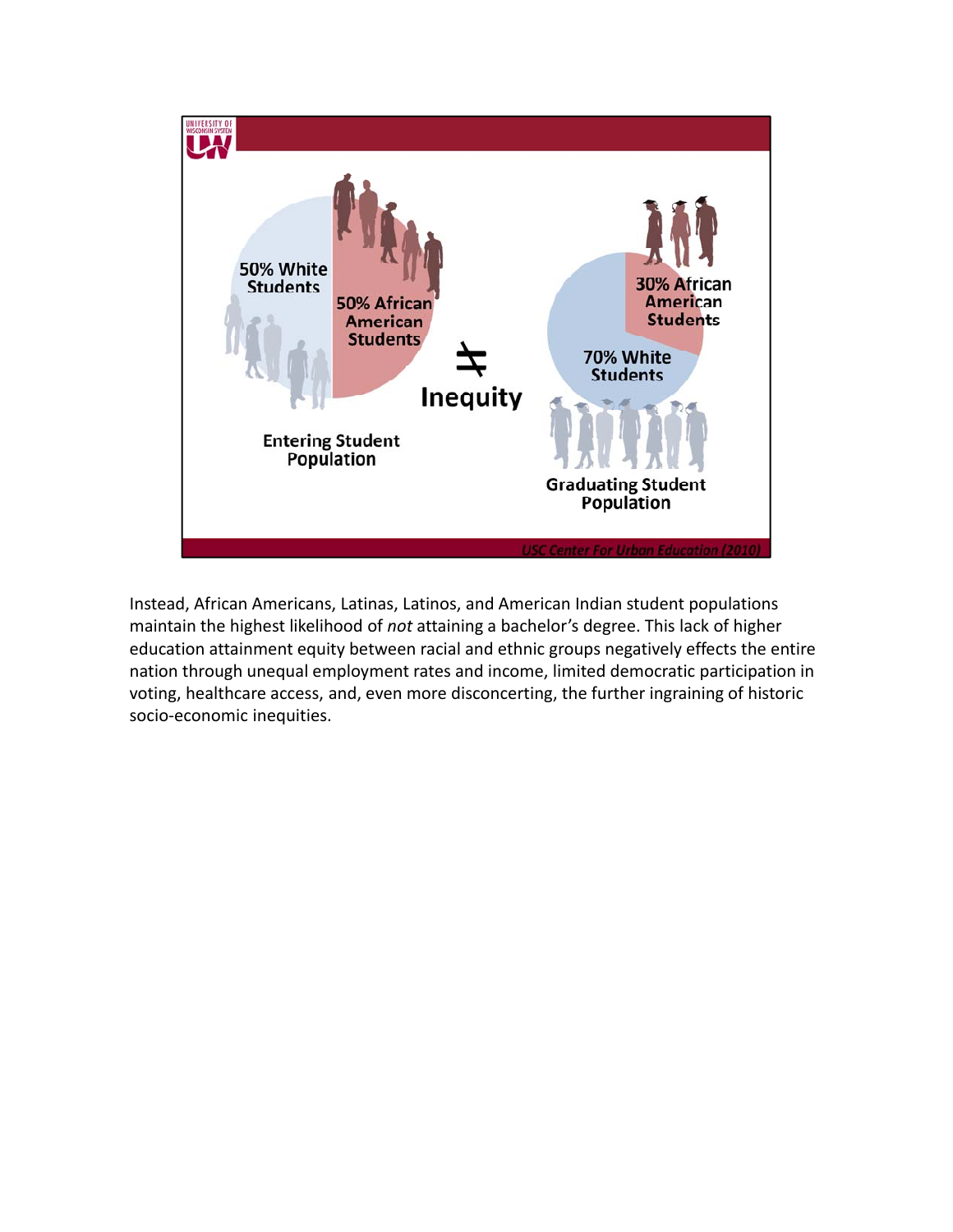

When people see unequal outcomes in institutional data, their discussions about it usually focus on the amount of effort students invest in academic activities. The successful and "ideal" students invest their time studying, seeking out faculty and counselors, and visiting tutors and help centers.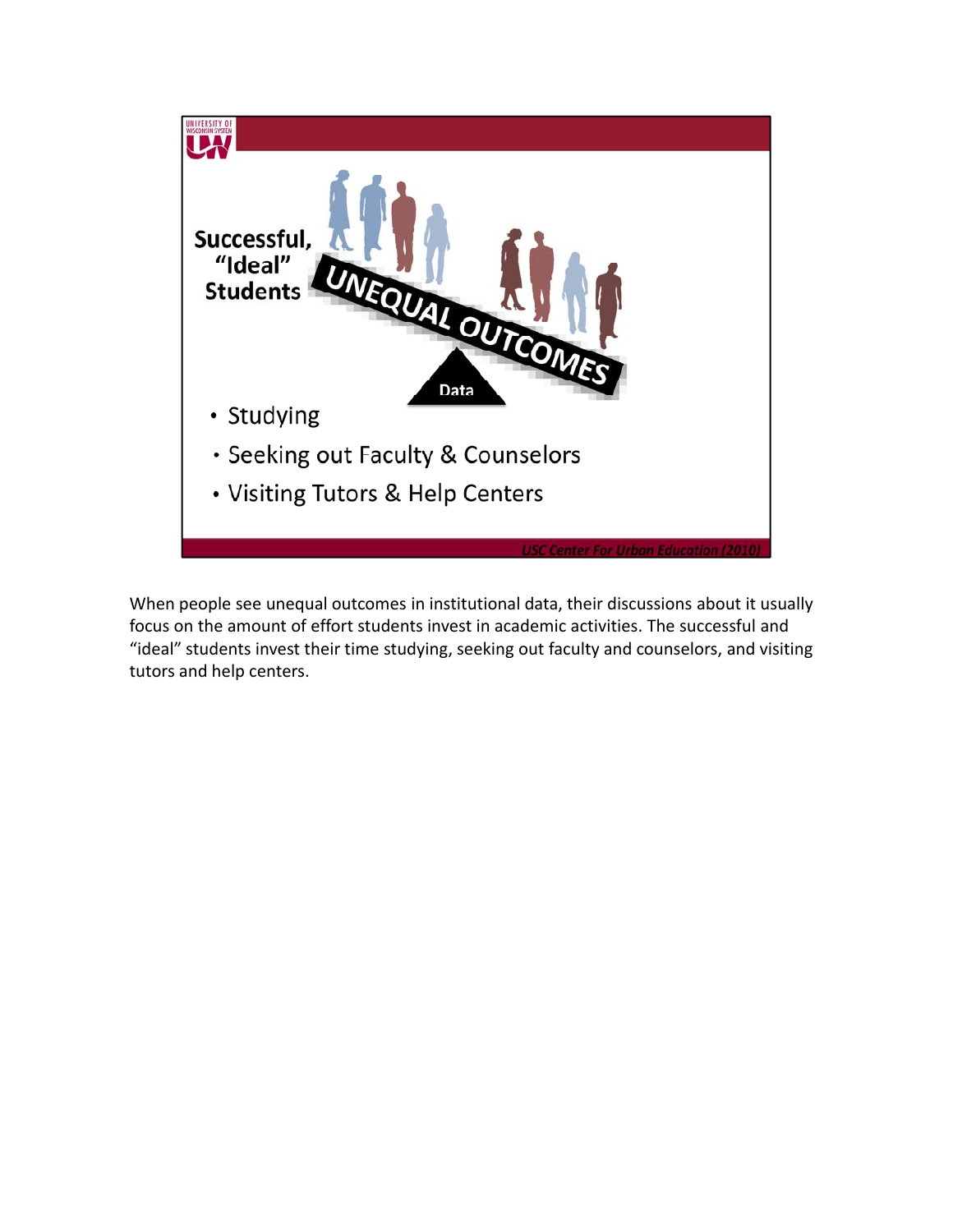

Other students are perceived and often judged as deficient if they are unengaged, don't take advantage of support resources, or rarely ask questions or seek help. For example, people looking at and trying to make sense of data demonstrating low academic success rates will commonly focus their attention on the student asking, *Are these students academically integrated? Do they exert effort? Are they engaged? Are they involved, motivated, or prepared?* Students who elicit "no" as a response often acquire the "at-risk" label.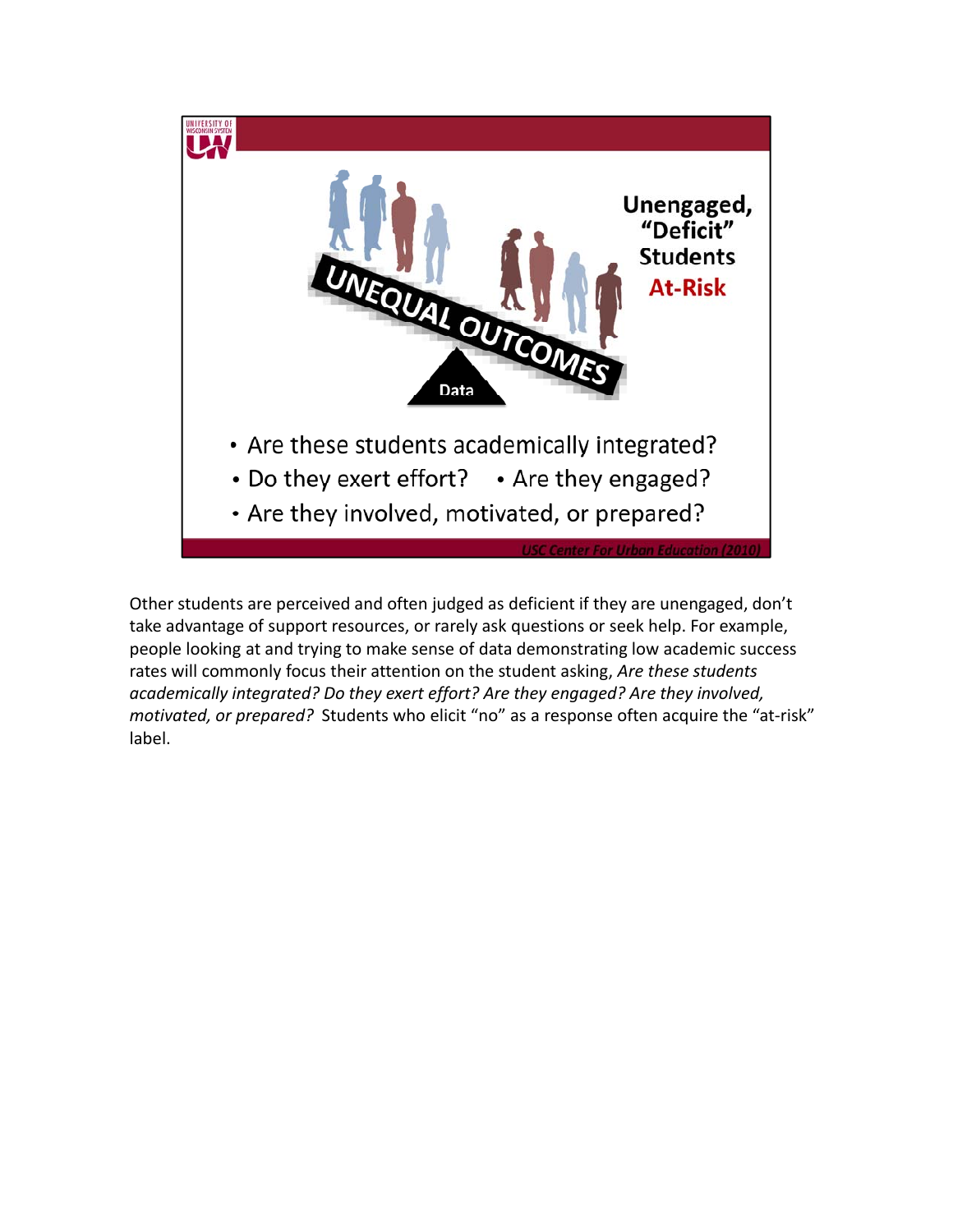

The common logic underlying the notion of at-risk students goes something like this: "If students are not doing well it must be because they are not exerting effort, seeking help, and don't feel motivated, or because they are working too many hours, are unprepared for college, or disengaged." These explanations are not helpful. They are harmful to all students, but most particularly to students of color as they often, albeit unconsciously, reinforce stereotypical judgments. These student‐focused explanations are also harmful to society as they not only allow inequities to continue, but they undermine any action to help students who are frequently unsupported and aided in the first place.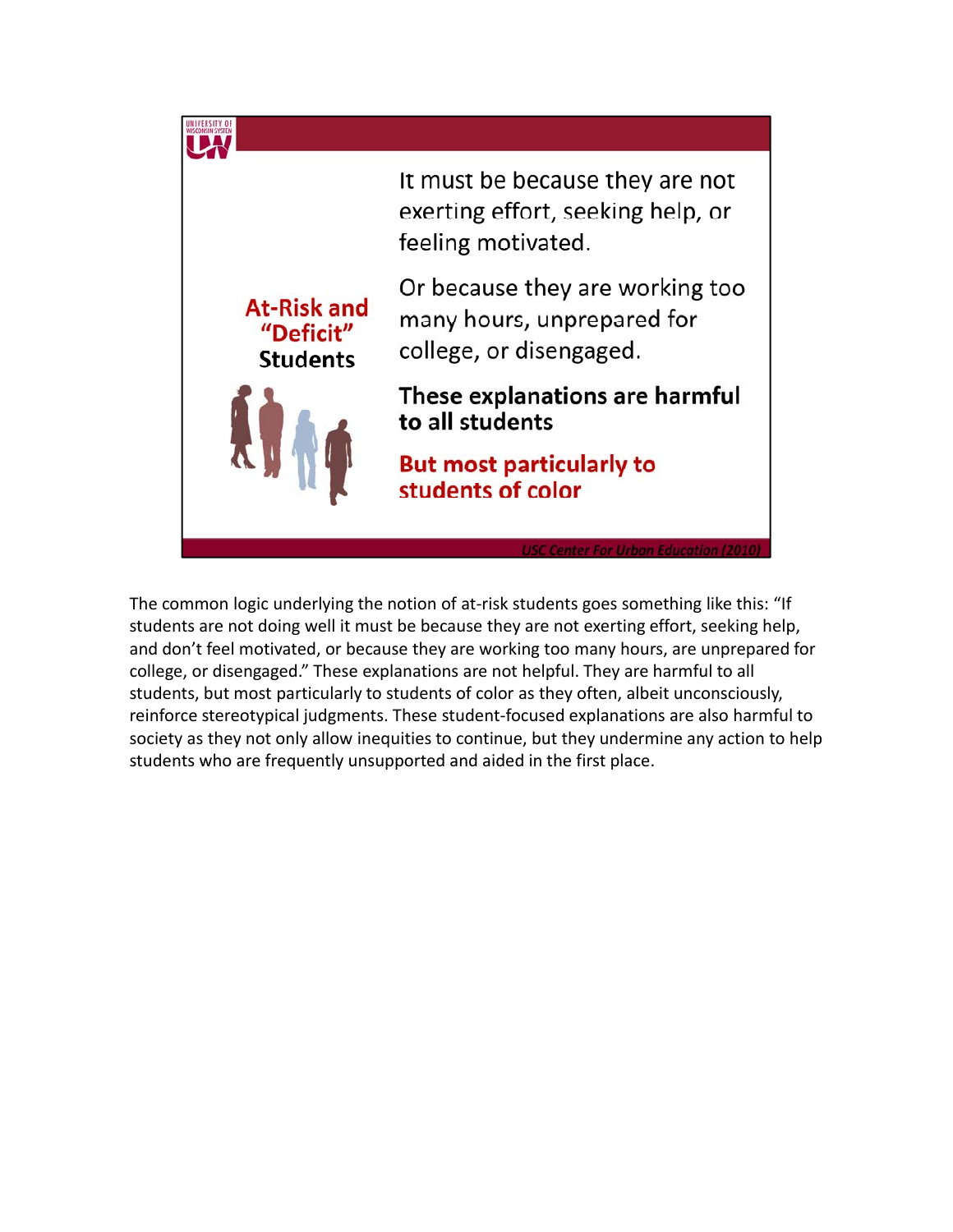

These attitudes represent a cognitive frame—a mental map of attitudes and beliefs a person maintains to make sense of the world. A cognitive frame determines what questions are asked, what information is collected, what is noticed, how problems are defined, and what course of action should be taken.

Over the past ten years, CUE has studied practitioners' conversations about race and equity to understand what cognitive frames are commonly relied upon to understand inequities in student outcomes.

We have learned that cognitive frames are developed through everyday practices, are culturally and socially transmitted, and that practitioners use them in their everyday practices. We also observed that the dominant cognitive frame leads to a deficit‐minded approach – a perspective that places the responsibility for unrealized success solely on students.

For example, we saw that the academic model socializes faculty members, regardless of race, ethnicity, or gender, into the dominant culture of their profession, department, and institution. This socialization leads to the common expectation that students will come prepared with the basic skills and knowledge required to be an effective learner. These practitioners—in four‐year and two‐year institutions—often take for granted that students who go to college know the practices of being college students.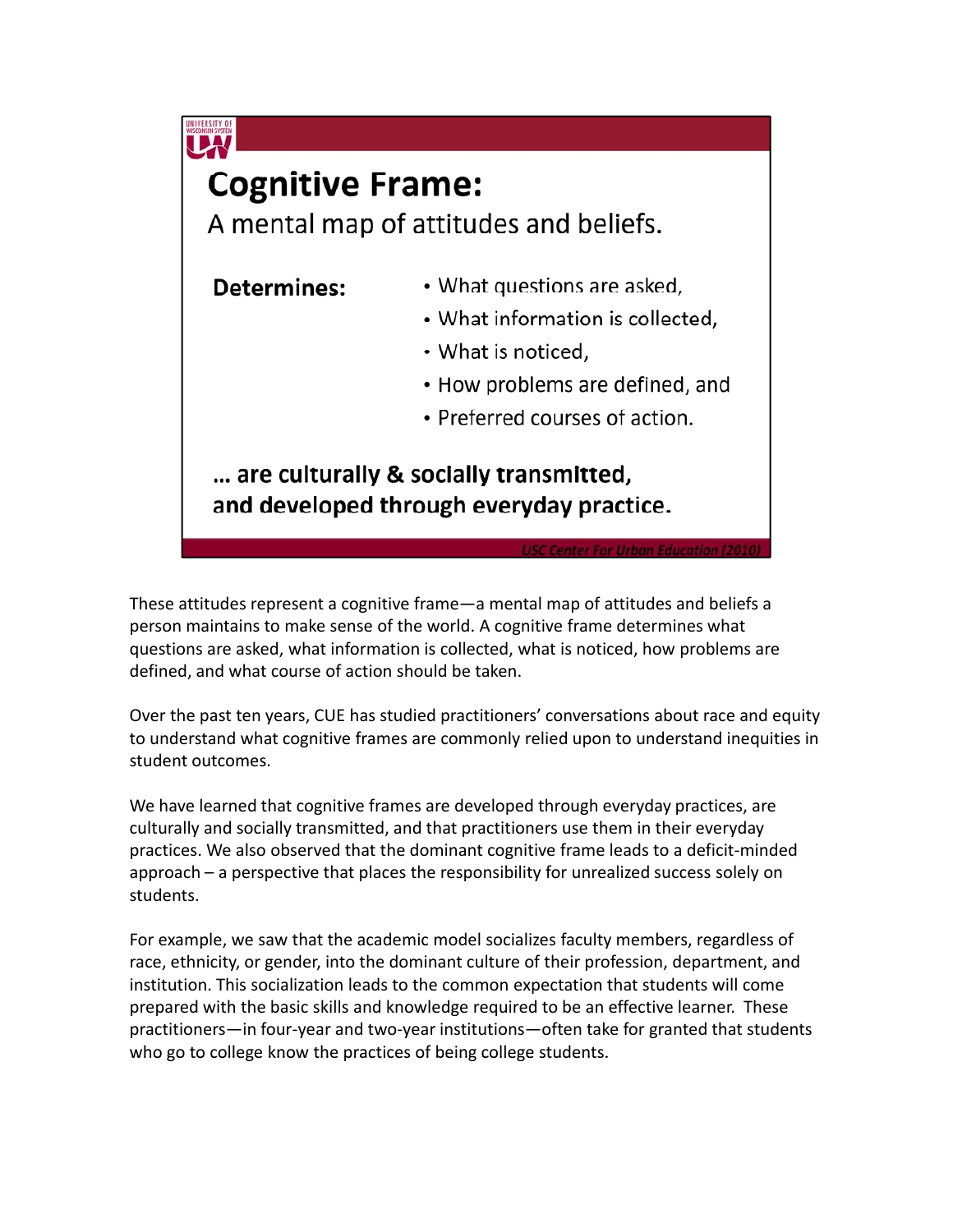

The list that was just displayed contains only some of the shifts in perspective that are implied by Inclusive Excellence; there are many others. When viewed in total, all of these shifts in perspective represent a change in our overall framework of thinking—moving from a deficit-minded framework towards a more equity-minded framework of thought.

## DEFICIT MINDED:

CUE has observed that the dominant cognitive frame leads to a deficit-minded approach—a perspective that places the responsibility for unrealized success solely on students. The deficit frame posits that students who fail in school do so because of alleged internal deficits (such as cognitive and/or motivational limitations) or shortcomings socially linked to the student, such as family dysfunctions or deficits.

- Deficit thinking blames the student for unequal outcomes.
	- Students are responsible for inequities in student outcomes
		- o Self-inflicted or natural "cultural stereotypes" = differences in educational outcomes
		- o Inadequate socialization
		- o Lack of motivation and initiative
		- $\circ$  Poor preparation for college work (K-12)
		- o Programs that attempt to "fix" the student
		- o A problem without a solution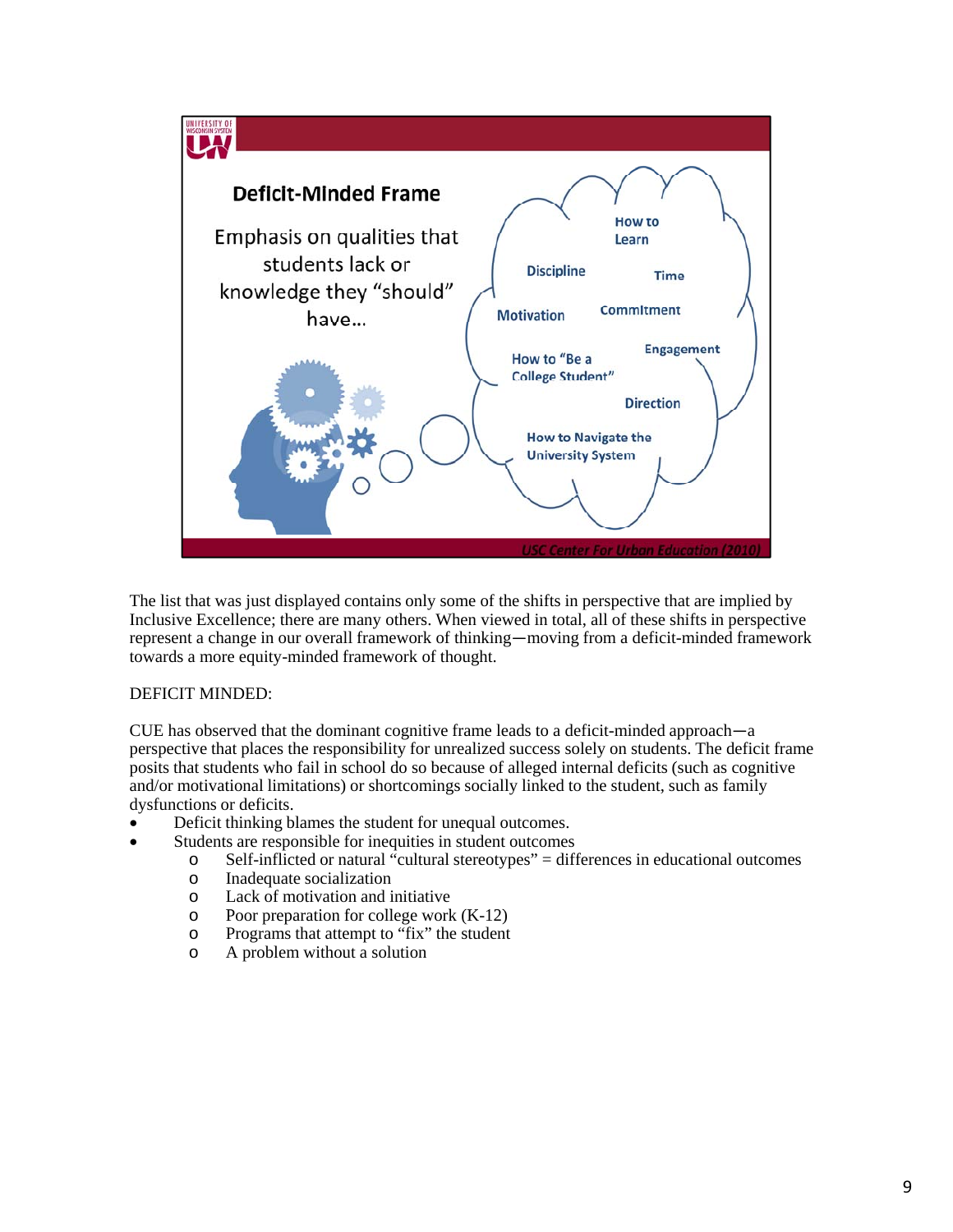

In reality, a very large numbers of students, particularly underserved minority students, do not have access to the social networks that can help them develop the knowledge, practices, attitudes, and aspirations associated with the ideal college student. This lack of social networks and knowledge leads many students to start college in courses that do not earn them college credits, not to seek help when they run into trouble, rarely to talk to their instructors, to spend as much time at work as they do in school, and often to seem unsure of their goals or what they need to do in order to make them happen. These students are not an exception. In many colleges, particularly community colleges and fouryear colleges with open admissions policies, they are the modal student.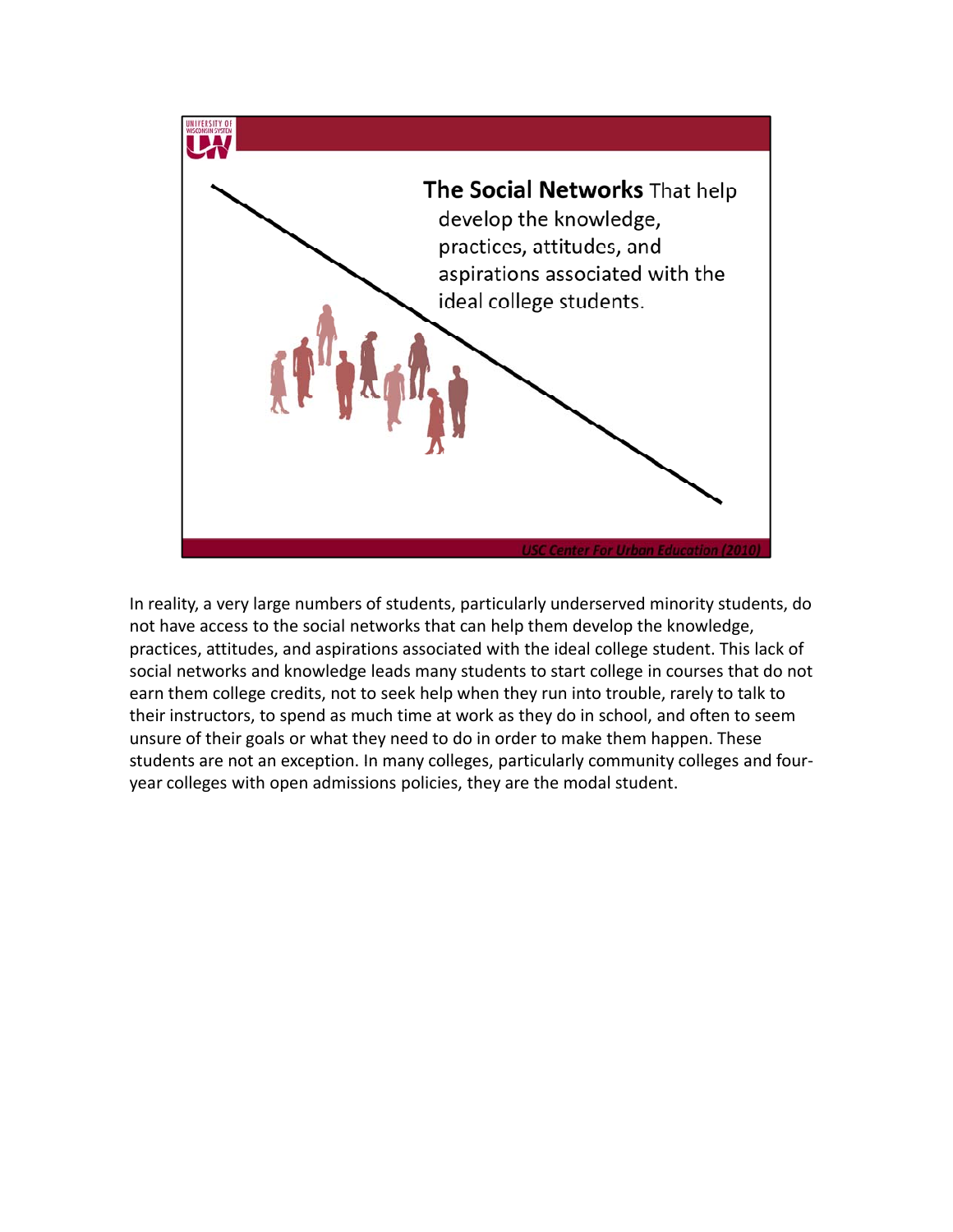

To address this, CUE helps practitioners, like yourself, reframe the discussion of unequal outcomes from an emphasis on student deficits to a matter of institutional responsibility.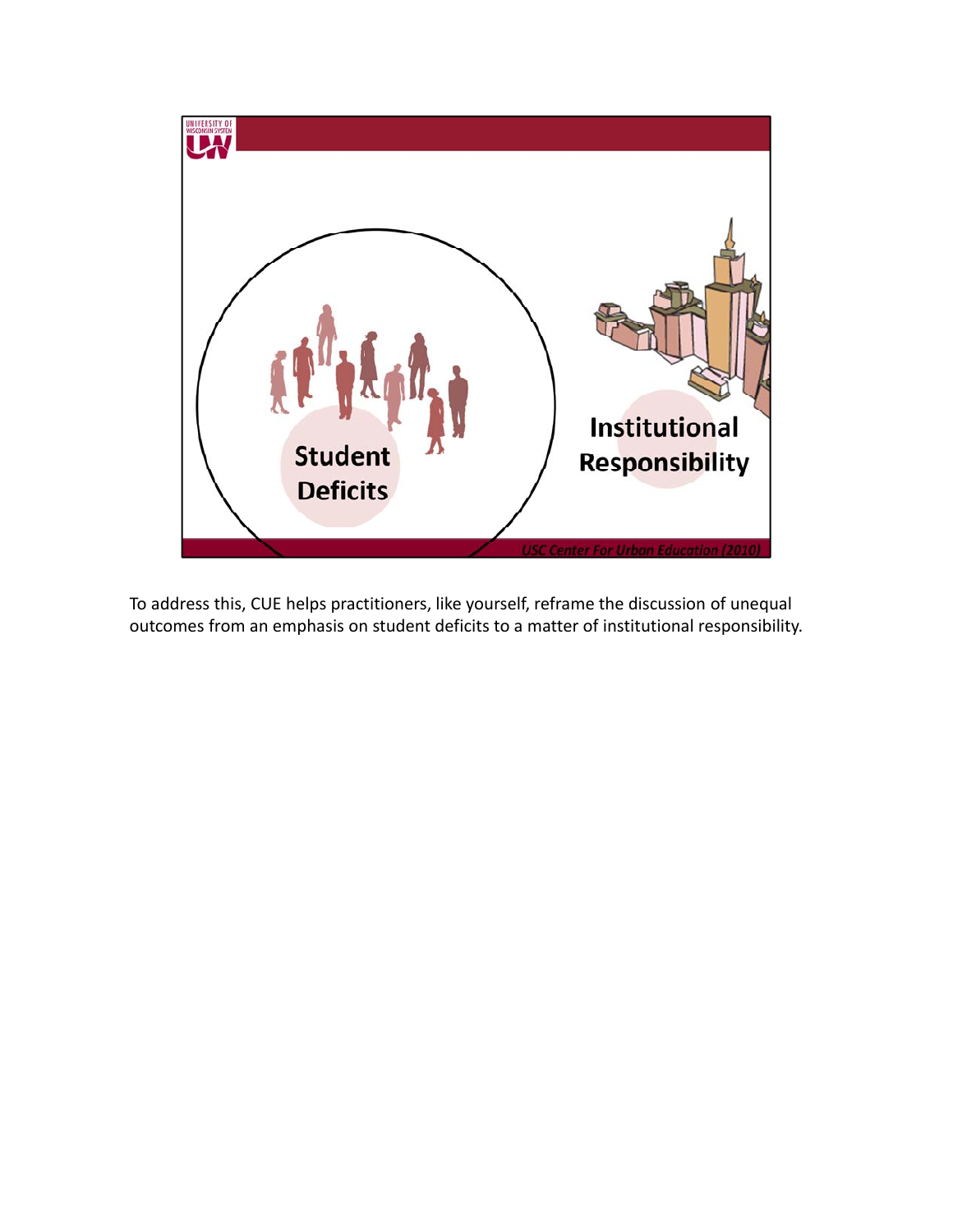

Faculty, administration, counselors, and other people in positions to make changes can make a marked difference in the educational outcomes of underserved students if they are willing to recognize where their practices are not working and address the reality of their students, rather than the students they think they should have.

This isn't to say that students have no responsibility in their educational outcomes, but engaging in deficit‐mindedness places the responsibility solely on students, and the expectation for change and action is placed only in the students' control. Reframing the discussion empowers the institution and allows practitioners to focus on how *they* can improve policies and practices to improve student outcomes.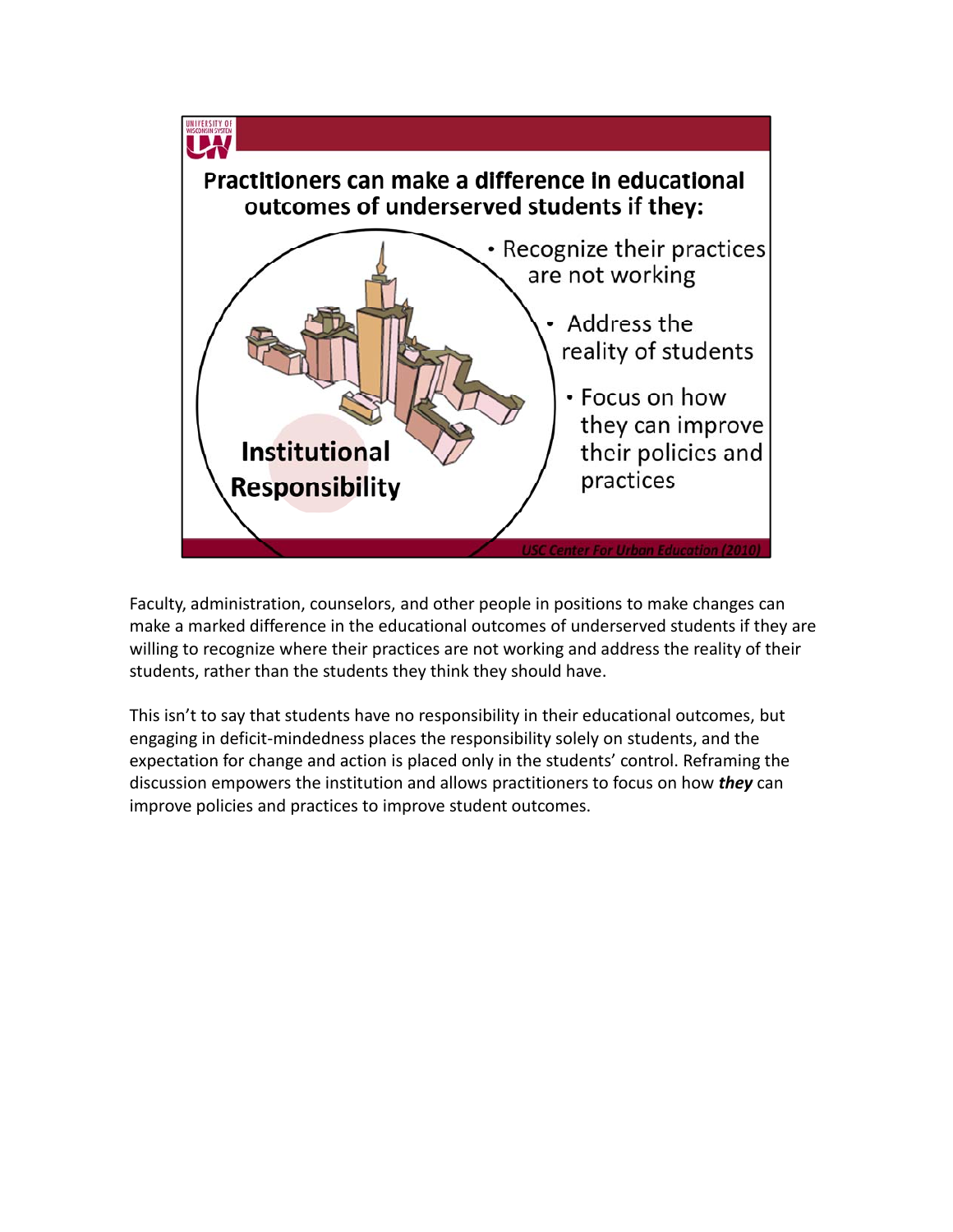

## EQUITY MINDED:

Instead, we must move to the Equity Frame. Equity-mindedness involves data-driven inquiry into student outcomes, new and intensified awareness of identity-based inequities as institutional problems, and personal and collective responsibility for achieving outcomes. Equity thinking promotes robust discussions about gaps in student outcomes because it focuses attention on factors within the realm of institutional control. Even if we are unable to control students past experiences, practitioners in institutions can help them have success in college.

"Equity-mindedness" is essential to the success of Inclusive Excellence.